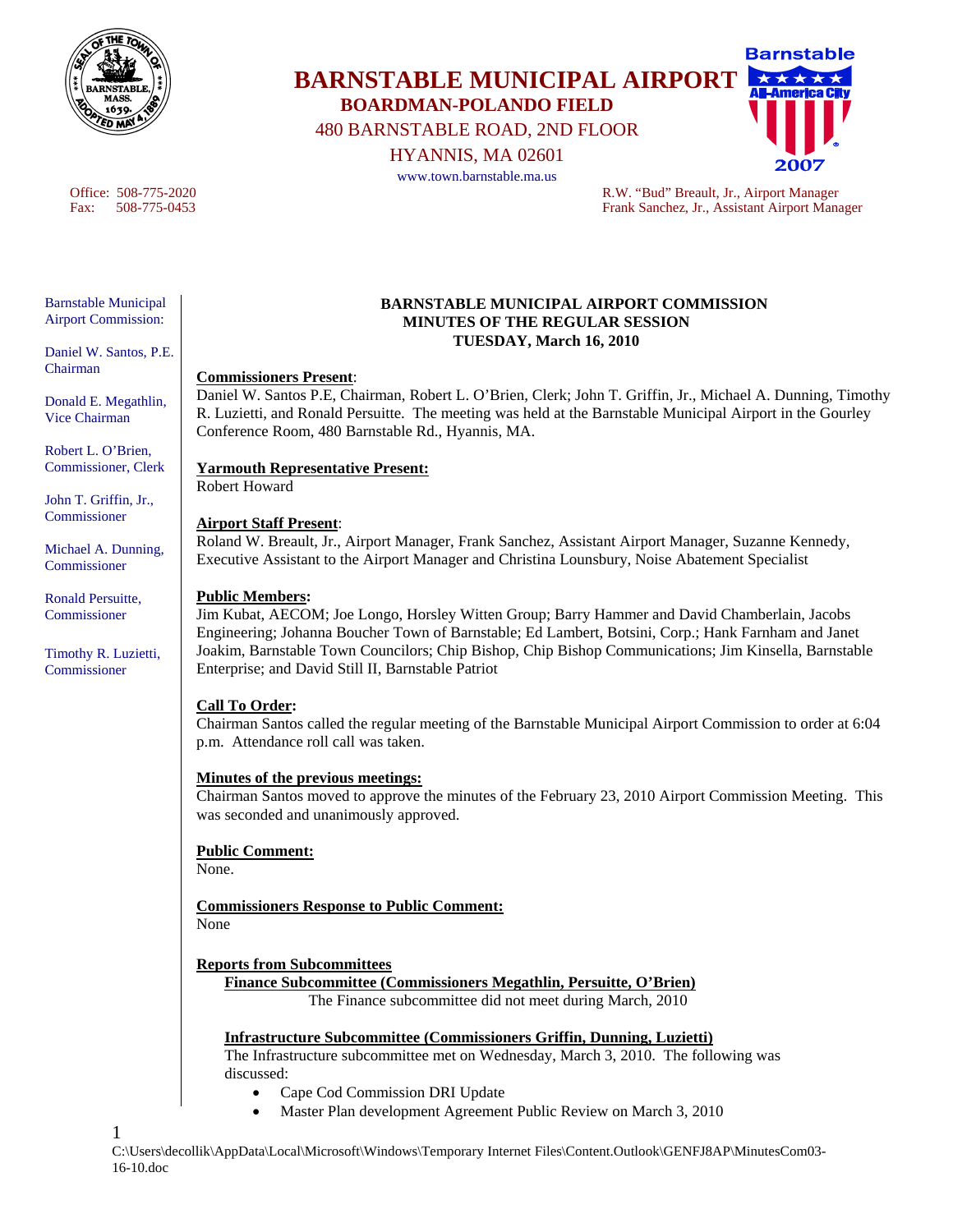- Briefing by the USDA Wildlife Service on Potential Wildlife Hazards to Aircraft Operations
- Proposal for Airport Gift Shop focusing on gifts from local craftspeople. This was recommended for approval.

# **Construction Committee: (Commissioners Santos, Luzietti, O'Brien, Megathlin)**

The Construction Committee, met today at 4:00 p.m. The following items were discussed:

- The Cape Cod Commission revised DRI was submitted, and the following types of modifications were determined:
	- o Air Traffic Control Tower (ATCT) Minor Modification
	- o Development Agreement Time Extension Minor Modification
	- o Access/Egress from the Airport Major Modification which is subject to a public hearing and full review
- Draft Appropriation Order and CIP was approved
- Agreement between the Town of Barnstable and the Airport with respect to traffic planning was approved
- CTBX Aviation contract for the design of the ATCT status
- OTA Supplemental Agreement No. 1
- Brief update on the Jacobs Engineering contract for Line Painting
- Brief update on the Jacobs Engineering OPM Supplemental Agreement No. 2

# **Unfinished Business:**

2

# **Approve Appropriation Order and Supplemental CIP for Terminal and Access Road**

**MOTION:** to approve the appropriation Order and Supplemental CIP for the construction of the New Airport Terminal and Access Road in the amount of \$21,430,851. The funding sources as outlined in the Barnstable Town Council Agenda Item 2010-093 maintain the Town Council imposed "total project cost" for the Airport Terminal and includes the funding necessary for the construction of the Access Roadways. **SPONSOR**: Finance Subcommittee **(May be acted upon).**

This agenda item was moved and read by Commissioner O'Brien, and seconded. Manager Breault stated that he had the draft sent the Finance Director and the Town Manager and it was entered as a late file and the second reading and public hearing will on the April 1, 2010 Town Council agenda for approval. The sum of \$21 million is the balance remaining for the terminal project cost and roadway funding, but the Airport is only requesting \$1.7 million for a general obligation bond. This agenda item was approved by unanimous verbal vote.

#### **Approve Agreement between the BMAC and the Town of Barnstable with respect to the Access Road**

**MOTION:** to approve the agreement between the Town of Barnstable and the Barnstable Municipal Airport to address a future access point to allow traffic to readily leave the Airport if and when the exit to the Rotary from the Airport is closed. The Airport agrees to try and secure FAA funding for an appropriate egress for the Airport, and to commit the "Sullivan Property" for the purpose of mitigating any traffic impacts to the Rotary found to be caused by the "exit-only" access from the Airport onto the Rotary. **SPONSOR:** Construction Committee **(May be acted upon).**

This agenda item was moved and read by Commissioner O'Brien, and seconded. This letter of agreement was drafted by Airport Counsel in conjunction with Town Attorney Ruth Weil. This was a requirement of the Town as part of the plan to move the Access Road project forward and to open up the Rotary as an Exit only. This will pledge the Airport to participate in future planning that would be done for the Rte 132, Rte 28 and the Rotary; and seeking FAA Funding for an Airport access/egress road to be determined. This agenda item was unanimously approved by verbal vote.

### **BMA0210-04 – Approval of Supplemental Agreement No. 1 to the OTA between the FAA and BMAC and Draft Council Order to Accept Additional Grant Funds**

**MOTION** to approve the Supplemental Agreement No. 1 to the OTA between the Federal Aviation Administration and the Barnstable Municipal Airport Commission for additional FAA ARRA Stimulus Funding in the amount of \$1,647,786 with a new total not to exceed amount of \$4,662,786. **SPONSOR**: Finance Subcommittee **(May be acted upon)**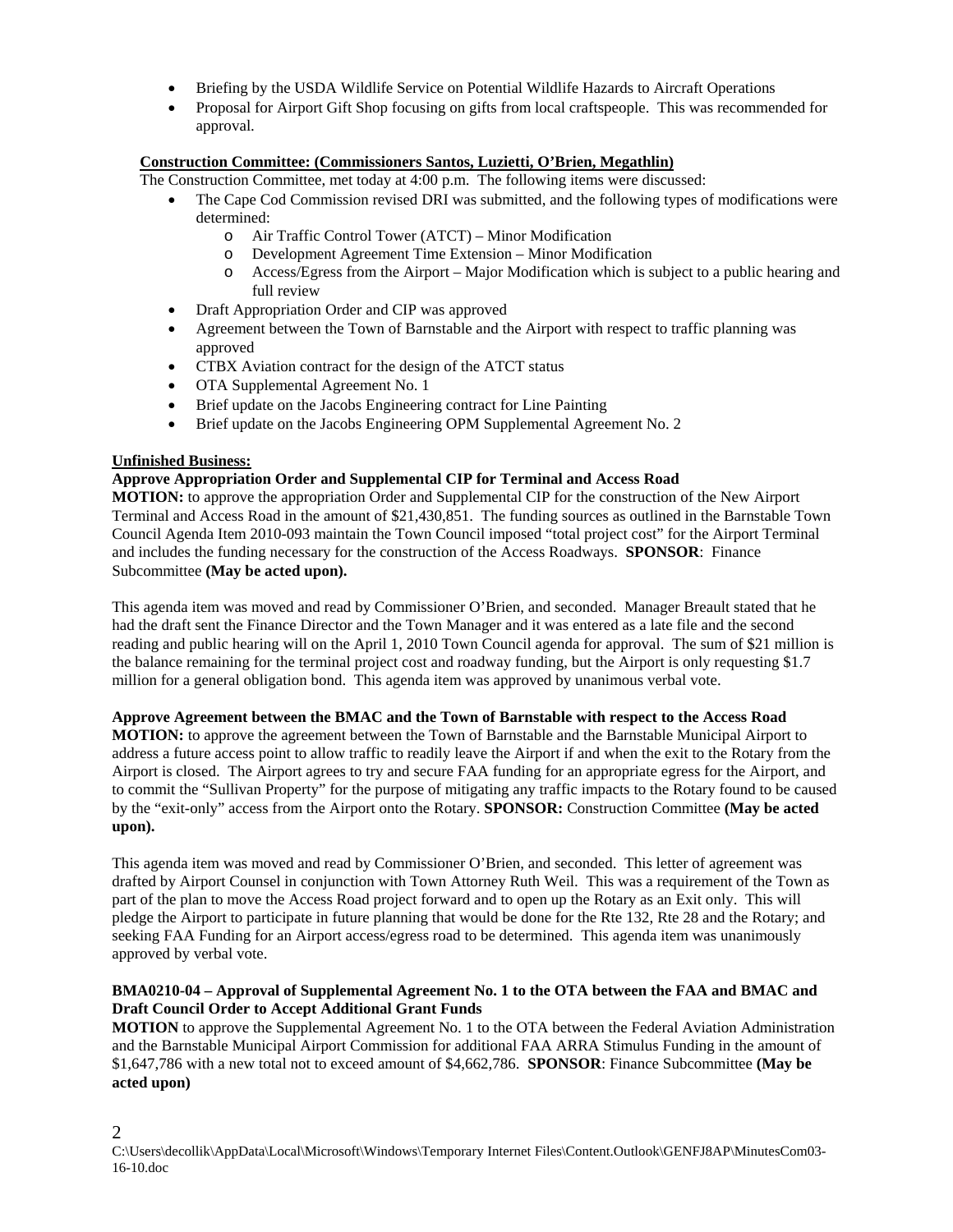This agenda item was moved and read by Commissioner Griffin, and seconded. Manager Breault reported that the draft amendment was critiqued by the Commission and sent back to the FAA. On the basis of the draft, a Supplemental Agreement was prepared and will go before the Town Council to approve the acceptance of the additional \$1,647,786 which are part of the American Recovery and Reinvestment Act (ARRA) funds (stimulus money). The final document was received this morning and incorporated all of the changes to the draft. The total project cost will be \$4,662,786. The total project cannot exceed these funds. An additional \$170,000 is available from the FAA to cover all of the costs of the AFTIL process. This has been reviewed by Airport and FAA legal counsel. This agenda item was unanimously approved by verbal vote.

### **New Business:**

# **BMA0301-01 – Approval of Proposed Gift Shop Lease**

**MOTION:** to approve the tenant-at-will lease between First Flight Out and the Barnstable Municipal Airport effective May 1, 2010 for the purpose of a retail gift shop to be located in the existing 348 square feet of terminal space. Terms of the lease are set forth in the document based upon the Request for Proposal and reviewed by Airport Legal Counsel. **SPONSOR**: Infrastructure Subcommittee **(May be acted upon).** 

This agenda item was moved and read by Commissioner Luzietti, and seconded. Manager Breault requested approval of the lease subject to further negotiations. Staff received a letter from the proposed lessee today requesting to sell other prepackaged items that may be in conflict with the existing lease with the Café. The lease agreement has not yet been signed. This agenda item was tabled until the request can be resolved.

Manager Breault recommended that the next three agenda items be tabled. The CTBX Aviation contract has not been finalized, but the cost has been negotiated down considerably. The Jacobs Engineering Airfield Surface Painted Holding Position Sign Project contract has not been finalized. The Jacobs Engineering OPM Contract Supplemental Agreement No. 2 is being reviewed by an Independent Cost Estimator.

### **BMA0310-02** – **Approval of CTBX Aviation Contract for ATCT Design**

**MOTION** to approve the contract between the Barnstable Municipal Airport and CTBX Aviation for the design services for the proposed new Air Traffic Control Tower. The amount of the contract is \$XXXXXXX and will be reimbursable through the OTA between the Barnstable Municipal Airport and the Federal Aviation Administration. **SPONSOR:** Construction Committee **(May be acted upon)** 

This agenda item was tabled.

# **BMA0310-03** – **Approval of Jacobs Engineering Contract for Airfield Surface Painted Holding Position Sign Project**

**MOTION** to approve the Jacobs Engineering Contract in the amount of \$27,223.00 for the consulting services required to comply with the mandated change to the AC150/5345-1K for all 14 CFR Part 139 certificated airports by the December 31, 2010 compliance date. The surface painted holding position sign is part of the standard sign requirements. **SPONSOR:** Management **(May be acted upon)** 

This agenda item was tabled.

#### **BMA0310-04** – **Approval of Jacobs Engineering OPM Contract Supplemental Agreement No. 2**

**MOTION:** to approve the supplemental agreement No. 2 in the amount of \$67,340.00 to the Jacobs Engineering Contract for Owner's Project Manager Services for the Design of the New Terminal, Terminal Roadways and Parking Areas Project. This supplemental agreement is necessary due to modifications to the original scope of work and associated fee associated with the transportation and access concerns raised by local business abutters. **SPONSOR**: Finance Subcommittee **(May be acted upon).** 

This agenda item was tabled.

# **BMA0310-05** – **Approval of two sublease agreements between Airline Realty Trust and Hangar 51 (William F. McGrath. Jr., Trustee) and Island Airlines, LLC**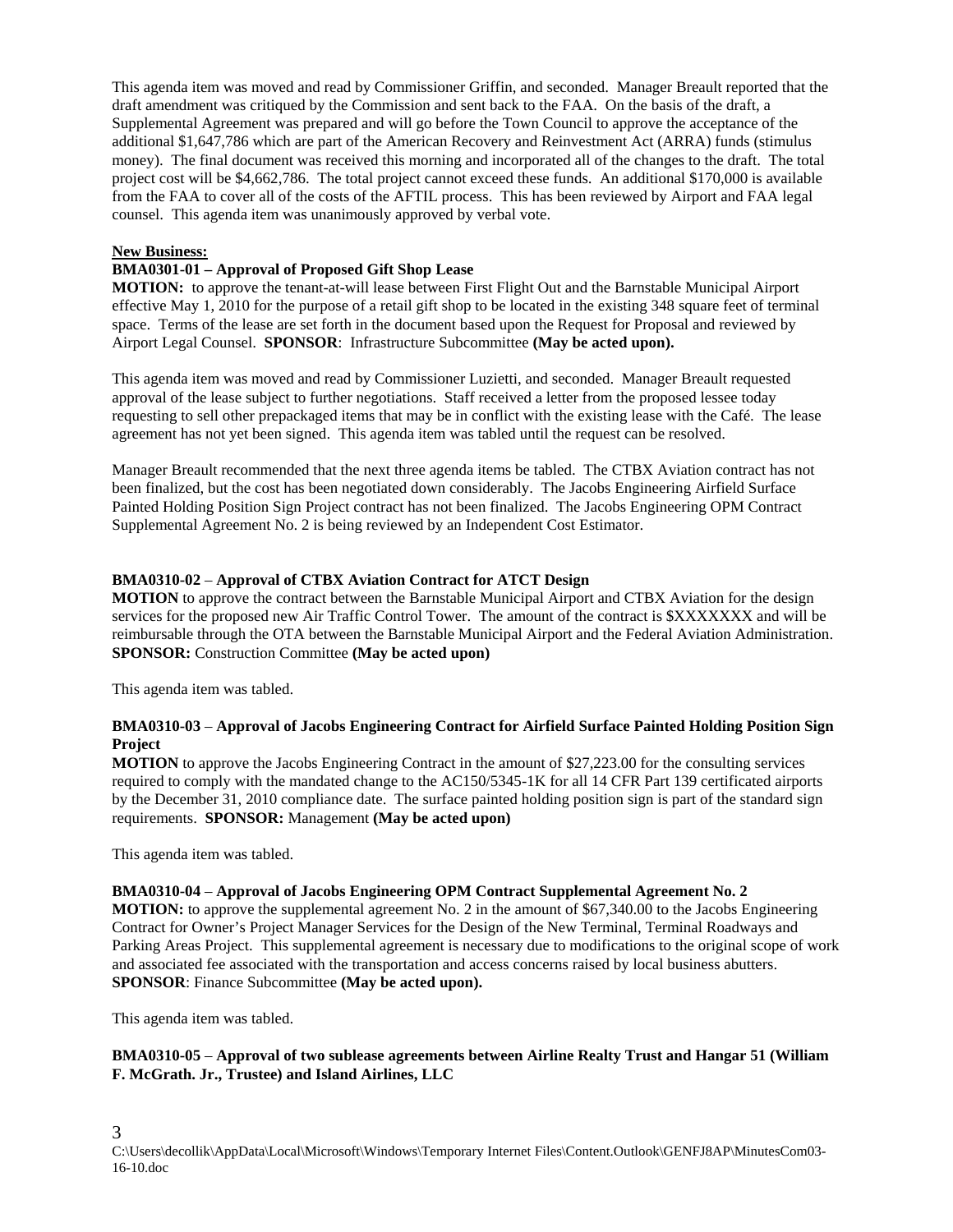**MOTION** to approve to consent to the sublease agreements between Airline Realty Trust and Island Airlines, LLC, and Hangar 51 and Island Airlines, LLC for the land and buildings located at the Barnstable Municipal Airport. Said subleases were reviewed by Airport Legal Counsel. **SPONSOR**: Management **(May be acted upon)** 

Commissioner Dunning recused himself from participation in discussing this agenda item. This agenda item was moved and read by Commissioner Griffin, and seconded. Scott LaForge, Island Airlines, reported that Island Airlines had operated out of hangar facilities owned by William McGrath for many years, and since the purchase of Island Airlines three years ago by Mr. LaForge and his partners, a sub-lease was never officiated. This agenda item was unanimously approved by majority verbal vote. Commissioner Dunning recused himself. It was noted that the lease will still continue to be paid by Mr. McGrath.

# **Noise Report:**

There were a total of 12 complaints made by 3 noise complainants in February 2010, 11 by one complainant from Yarmouth. The total quiet hour flights for February 2010 were 26 operations. Departures and Arrivals prior to 5:30 am were eighteen. The Caravan, Island Air, flew 13 out of the 15 flights prior to 6:00 am during the month. Harris, Miller, Miller and Hanson is awaiting proposals on a few different noise monitors. They will provide training by the end of May once we receive the new monitor.

# **Yarmouth Representative's Comments:**

Mr. Howard commented positively on the Caravan usage. He asked if anyone had looked into Island Airlines advertising scheduled departures at 5:20 am. The Commission had no additional information on this at this time. Ms. Lounsbury commented that it might be that the Caravan is being used to transport the newspapers anyway, and maybe they were trying to fill the seats on this single flight. The Infrastructure agreed that there could be one flight prior to 6:00 for this purpose. The staff will follow up on this and report at the next meeting.

Manager Breault will schedule a meeting with the Chief Pilots of the airlines prior to the busy season starting to review some of the voluntary agreements and reiterate some of the concerns of the community concerning noise.

Mr. Howard was please with the Manager Breault's report on the terminal project at the Community Working Group. Ms. Greeley and Ms. McAuiliffe were very supportive of the terminal project moving forward.

#### **Airport Manager's Report:**

Manager Breault reported the following in addition to his weekly report:

- He passed out the photos of the Commissioners for approval. Additional Photos can be taken prior to posting on the Town Website.
- There was some storm damage at the Cape Air Hangar, some of the new construction material blew off of the roof, but there was no other damage to the Airport. Norwood Airport is under water at this time.
- He is continuing to work to prepare for the April 1, 2010 Town Council public hearing on the appropriation order and staff is organizing lists of the available properties. A workshop with the Town Council is scheduled for 4:00 pm tomorrow to review the Proforma document with Jacobs Consultancy in attendance. Comments from the Commissioners on the presentation should be submitted prior to the workshop.

### **Announcements - Commissioner's Comments**:

Commissioner Griffin recognized the passing of Dennis Connolly, a very well know pilot at the Barnstable Municipal Airport. He also stated that the final public hearing involving Cape Wind will be on Monday, March 22, 2010. He reiterated that the Airport Commission is on record by vote, and has been consistently opposed to this project. He wished everyone a Happy St. Patrick's Day.

The next meeting will be held on Tuesday, March 16, 2010.

#### **Adjournment:**

4

Upon Motion duly made and seconded, it was voted to adjourn the meeting at 6:46 p.m.